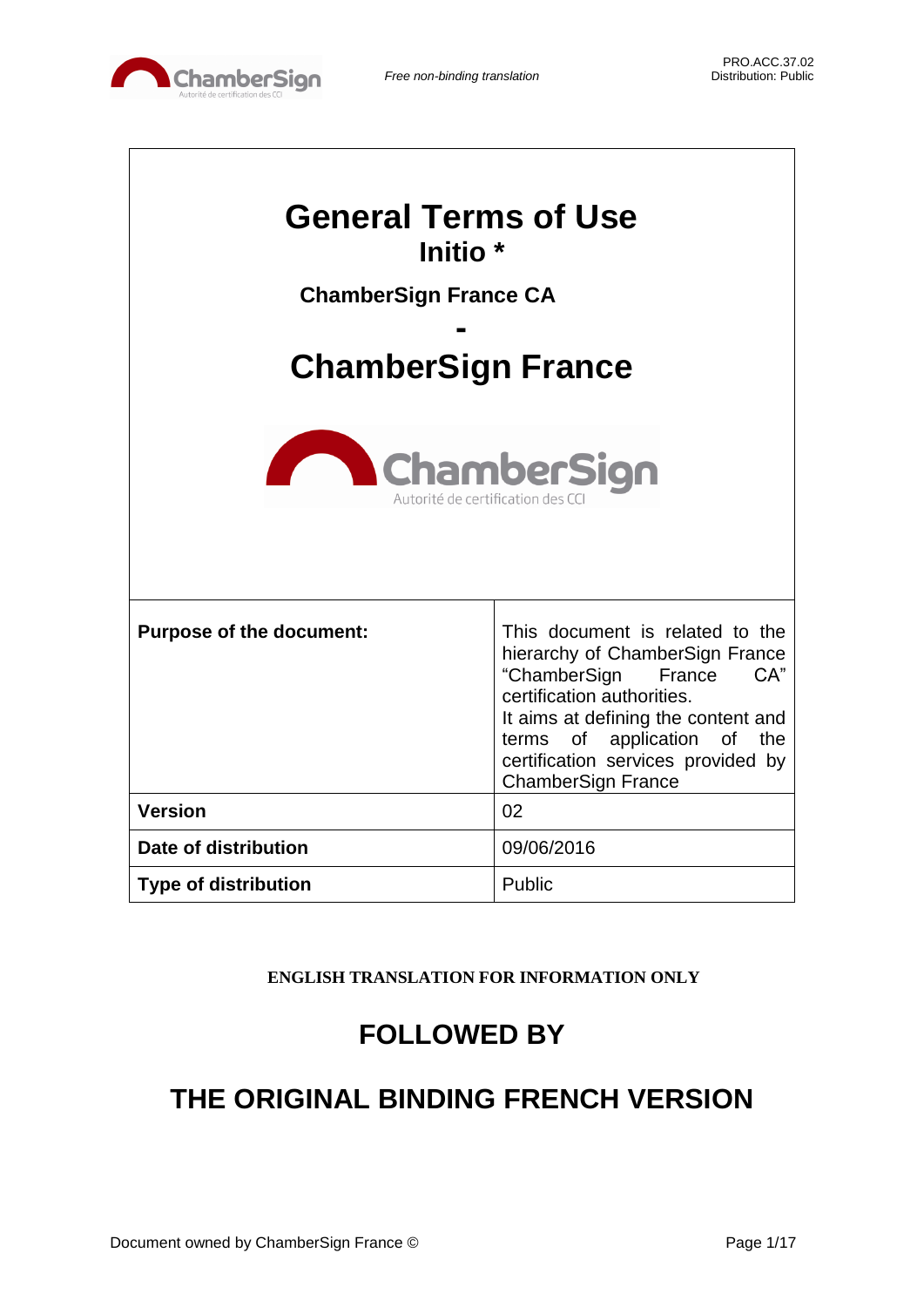

## **CONTENTS**

## **ENGLISH TRANSLATION FOR INFORMATION ONLY**

| 1.               | <b>INTRODUCTION</b>                                       | 3              |
|------------------|-----------------------------------------------------------|----------------|
| $\overline{2}$ . | <b>DEFINITIONS</b>                                        | 3              |
| 3 <sub>l</sub>   | <b>PURPOSE</b>                                            | 5              |
| 4.               | <b>CONTACT</b>                                            | $\overline{5}$ |
| 5.               | <b>TERM - APPLICATION</b>                                 | 5              |
| 6.               | REQUESTS FOR CERTICATES AND RENEWALS                      | $\overline{5}$ |
| 6.1              | REGISTRATION OF CERTIFICATE APPLICATION FILES             | 5              |
| 6.2              | <b>VERIFICATION OF THE REQUEST</b>                        | 5              |
| 6.3              | <b>REJECTION OF THE REQUEST</b>                           | 6              |
| 6.4              | <b>ISSUANCE OF THE CERTIFICATE</b>                        | 6              |
| 6.5              | <b>ACCEPTANCE OF THE CERTIFICATE</b>                      | 6              |
| 6.6              | <b>ASSISTANCE</b>                                         | 6              |
| 6.7              | <b>RENEWAL</b>                                            | 6              |
| 6.8              | AMENDMENT OF THE CERTIFICATE                              | $\overline{7}$ |
| 6.9              | <b>LOST PASSWORD</b>                                      | $\overline{7}$ |
| 7.               | <b>CONDITIONS FOR USING CERTIFICATES AND RESTRICTIONS</b> | $\overline{7}$ |
| 8.               | <b>CERTIFICATE VERIFICATION PROCEDURE</b>                 | $\overline{7}$ |
| 9.               | <b>REVOCATION OF THE CERTIFICATE</b>                      | $\overline{7}$ |
| 10.              | <b>CHAMBERSIGN'S OBLIGATIONS</b>                          | 8              |
| 11.              | <b>CLIENT'S OBLIGATIONS</b>                               | 9              |
| 12.              | <b>HOLDER'S OBLIGATIONS</b>                               | 10             |
| 13.              | <b>OBLIGATIONS OF CERTIFICATE USERS</b>                   | 11             |
| 14.              | PRICE AND PAYMENT                                         | 12             |
| 14.1.            | <b>PRICE</b>                                              | 12             |
| 14.2.            | <b>INVOICING</b>                                          | 13             |
| 15.              | <b>LIABILITY</b>                                          | 13             |
| 16.              | <b>INSURANCE</b>                                          | 14             |
| 17.              | <b>CONFIDENTIALITY</b>                                    | 14             |
| 18.              | <b>INTELLECTUAL PROPERTY</b>                              | 15             |
| 19.              | PERSONAL DATA                                             | 15             |
| 20.              | <b>TERMINATION OF THE SUBSCRIPTION</b>                    | 15             |
| 21.              | <b>CONSERVATION</b>                                       | 16             |
| 22.              | <b>NULLITY</b>                                            | 16             |
| 23.              | <b>ENTIRE AGREEMENT</b>                                   | 16             |
| 24.              | <b>DISPUTE SETTLEMENT - JURISDICTION - APPLICABLE LAW</b> | 17             |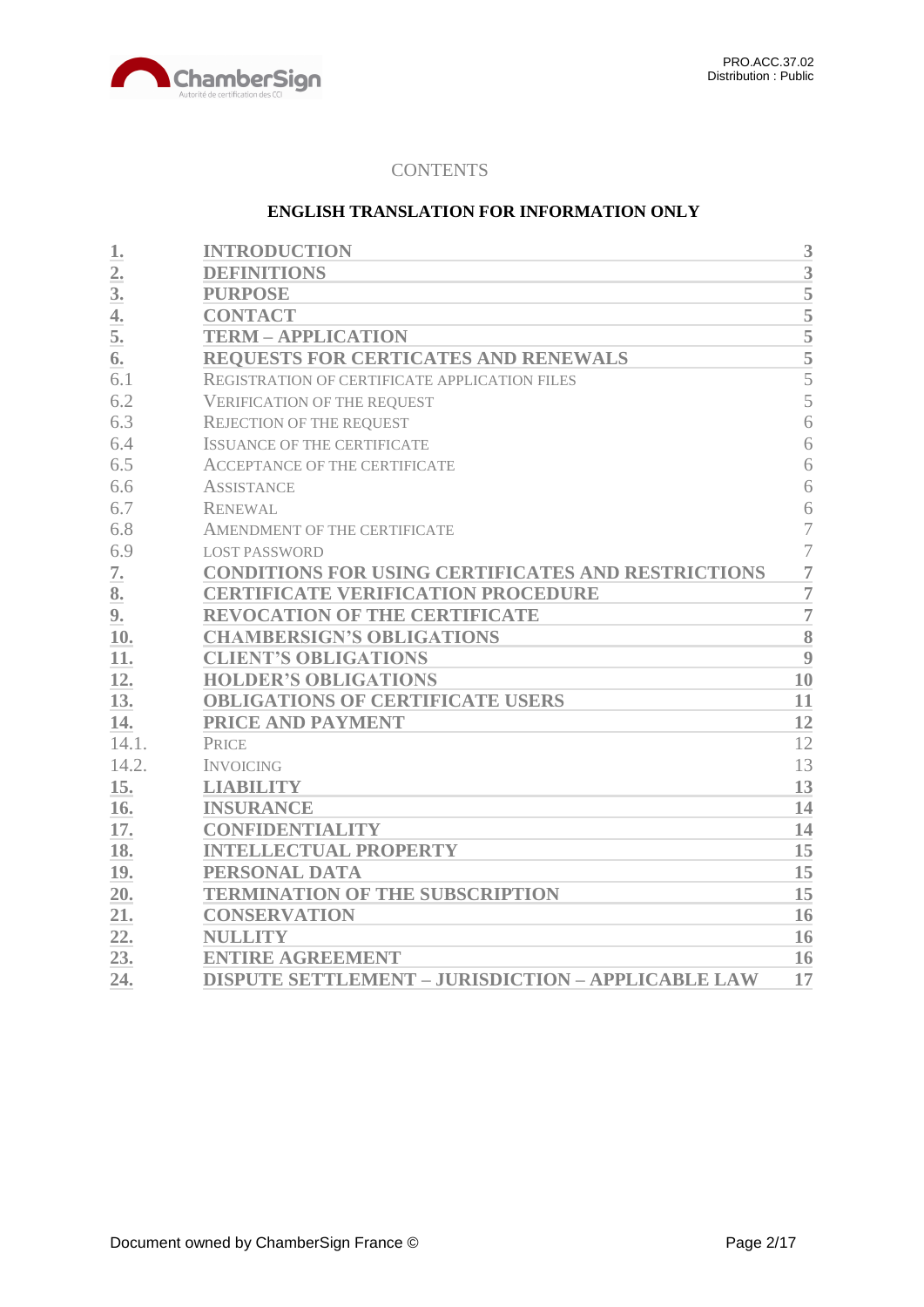

# <span id="page-2-0"></span>**1. INTRODUCTION**

1. ChamberSign France provides its Client and its Legal Representative, the Holder and the Certificate User with certification services.

2. Any use of the services offered implies the consultation and unreserved acceptance of these General Terms.

3. The Client, its Legal Representative, the Holder and the Certificate User acknowledge that they have read, understood and approved these General Terms and the CP of the Initio \* Certificate of ChamberSign France CA 1.2.250.1.96.1.7.3.3.2, accept their content in full and acknowledge that they are bound by all of their provisions.

4. The Client, its Legal Representative, the Holder and the Certificate User acknowledge that they have the necessary skills and means for using the Certificates.

5. The Client, its Legal Representative, the Holder and the Certificate User acknowledge that they are aware of the type, purpose and terms of using the Certificates and have claimed and obtained the information required for using the Certificates in full knowledge of the facts.

## <span id="page-2-1"></span>**2. DEFINITIONS**

6. The terms defined below shall have the following meanings between the parties:

- "User Application": means the application services using Certificates issued by ChamberSign France for purposes of authentication and signature of the Holder;

- "Authentication" means the process which purpose is to verify the identity claimed by a person or a machine (hereinafter an "Entity")

- "Certification Authority" or "CA": means "ChamberSign France" the legal entity which, within an electronic certification service provider (CSP), is in charge, in the name and under the latter's liability, of applying a Certification policy and has the capacity to issue electronic Certificates in relation to this Certification policy. "ChamberSign France" is a Certification Authority qualified in article 7 of decree no. 2001-272 of  $30<sup>th</sup>$  March 2001 taken as application of article 1316-4 of the French Civil Code and regarding electronic signatures;

**-** "Key Pair": means the couple of keys made up of one Public Key and one Private Key, generated in relation to a PKI-type of infrastructure (technical solutions based on Public-key cryptography);

**-** "Registration Office" or "RO": means one of the components of the IGC, approved by CA, intervening to check the identification information of the future Holder of a Certificate, and where necessary other specific attributes, before transferring the corresponding request to the appropriate KMI department;

- "Certificate": means the electronic file certifying that a key pair belongs to the Holder or to the material element or software identified in the Certificate. The Certificate is signed by the Certification Authority;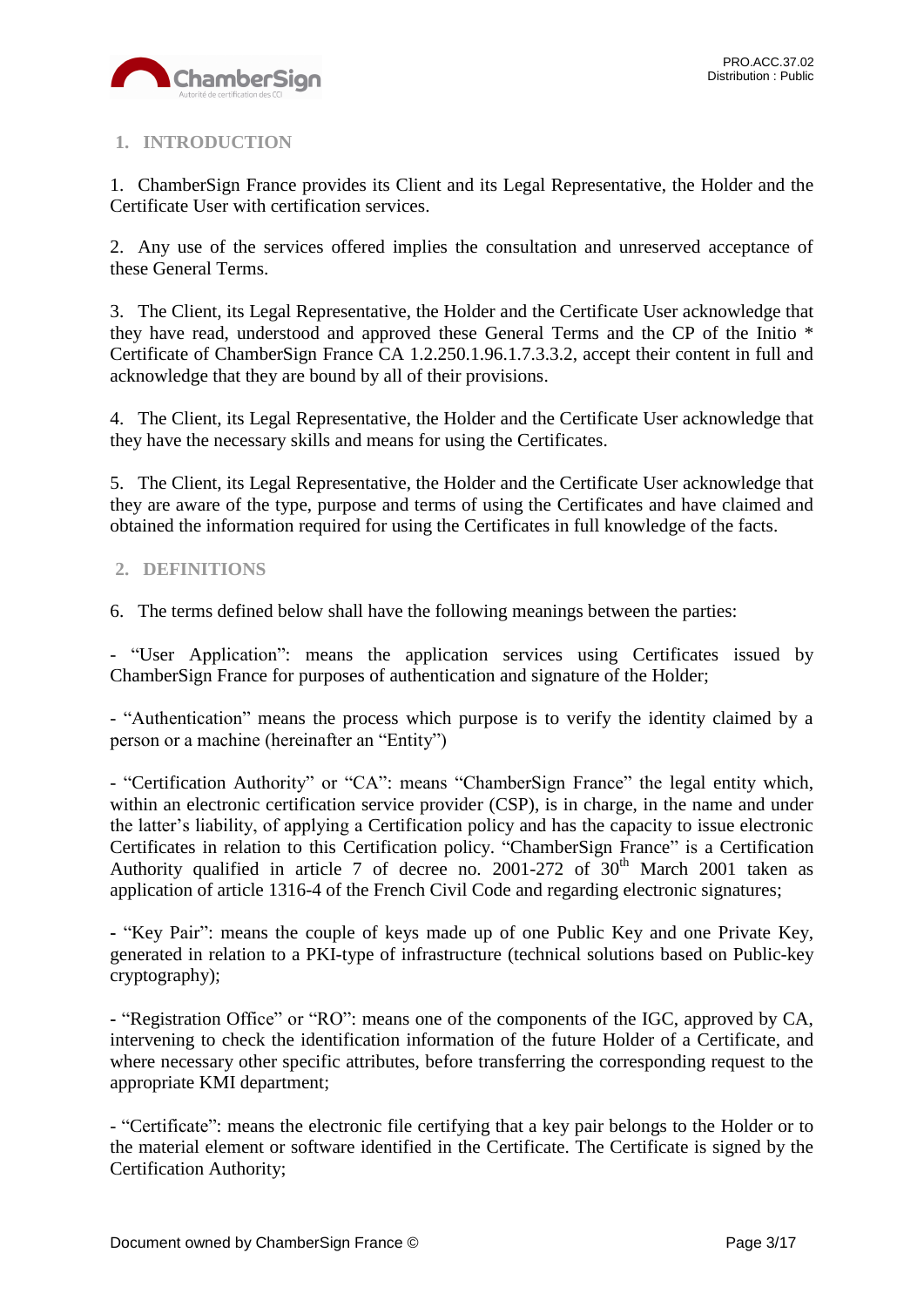

- "Private Key": means a mathematical algorithm the Holder has to retain secretly;

- "Public Key": means a mathematical key disclosed and used to check a data received signature;

- "Client" means the Entity contracting with ChamberSign France to obtain a Certificate Initio \*. Any obligation binding the Client shall also bind its Legal Representative, the Certification Representative and the Holder;

- "Compromise": means the disclosure or suspected disclosure or loss of confidential information as a result of infringing a security measure and leading to a possible loss in confidentiality and/or integrity of the data in question;

- "General Terms of Use" or "GTU": means the General Terms of Use herein.

**-** "Confidential Data": means together the Certificate Private Key, the withdrawal code and the activation code of the Private Key, which are the holder's strictly personal data which should absolutely be kept secret;

- "Entity": means the administrative authority or company defined broadly, i.e. also privatelaw legal entities such as associations;

- "Key Management Infrastructure" or "KMI": means the series of components, functions and processes devoted to managing cryptographic keys and their certificates used by trustworthy services: hereafter referred to as "KMI":

- "LAR": means the list of Certification Authority revoked Certificates;

- "CRL": means the certificate revocation list;

- "Certification Representative": means the person designated by the Client's Legal Representative to gather the documents necessary for the Certification requests, to realise the one on one interview with the Holders et to execute Certificate Revocation requests.

- "OID": means the object identifier identifying the Certification Authority's Certification Policy;

**-** "Certification Policy" or "CP": means the series of rules and exigencies, identified by a name (OID), defining the standards with which ChamberSign France complies in relation to these terms and indicating the applicability of a Certificate to a particular community and/or to a class of applications with shared security standards;

- "Holder" : means the physical person identified in the Certificate as holder of the Private Key corresponding to the Public Key within this Certificate;

- "Legal Representative": means the Client's legal representative

**-** "Revocation": means the action which aims at ceasing the validity of the certificate which has been revoked is recorded on the CRL;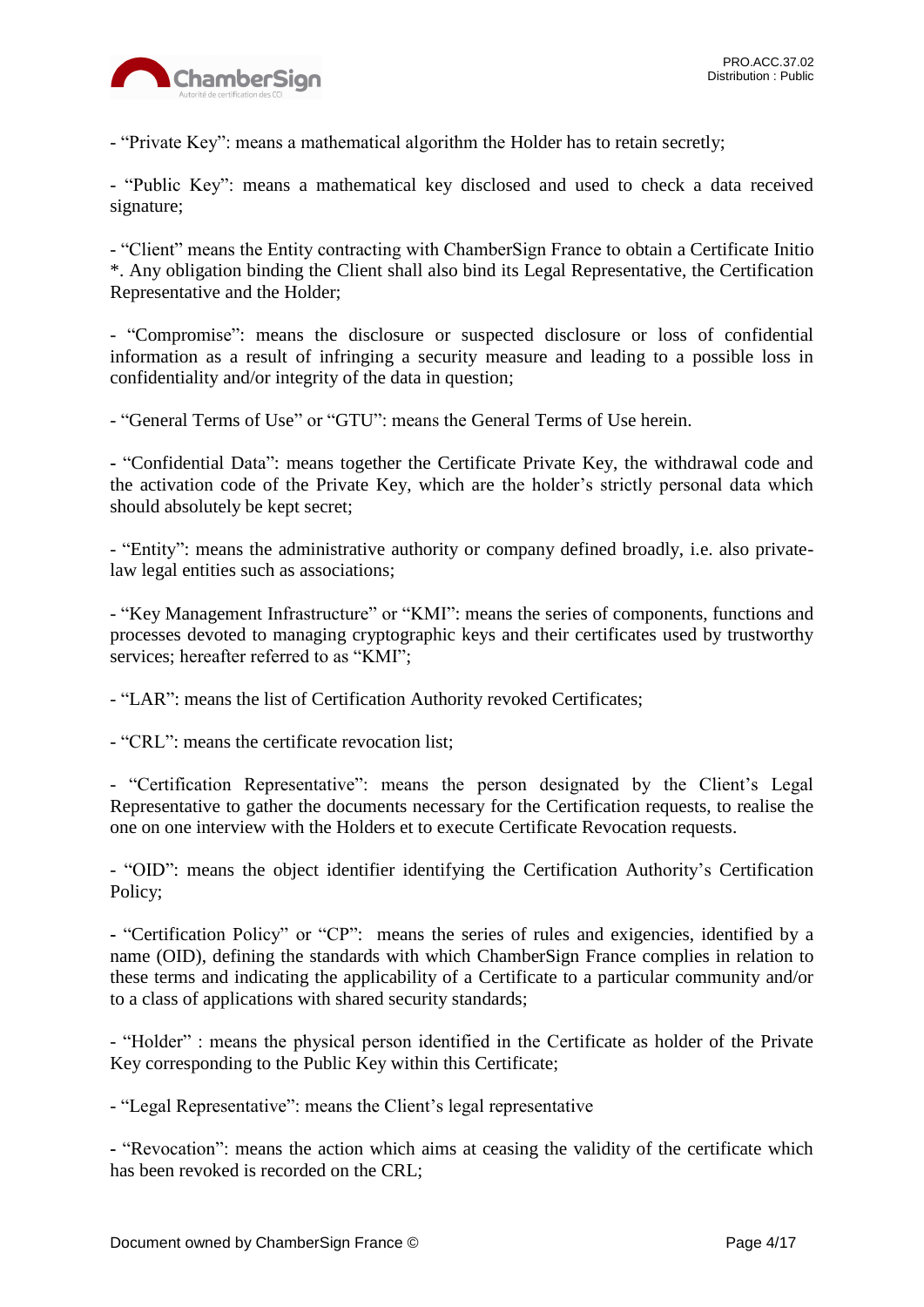

**-** "Electronic Signature": means the use of a reliable identification process guaranteeing its relation with the deed to which it is attached, in accordance with applicable legislation;

- "Certificate User": means the entity or private individual receiving a Certificate and who relies on it for checking an authentication or an electronic signature value from the Holder;

## <span id="page-4-0"></span>**3. PURPOSE**

7. These GTU aim at defining the terms under which the Client can use the Certificates provided by ChamberSign France as Certification Authority in accordance with it Certification Policy.

## <span id="page-4-1"></span>**4. CONTACT**

8. Any request can be addressed to ChamberSign France – 46, avenue de la Grande Armée – 75858 PARIS Cedex 17.

## <span id="page-4-2"></span>**5. TERM – APPLICATION**

9. These GTU are binding on the Client, as from their signature or, in the absence of signature, as from the first use of the Certificate, which imply full and complete acceptance of the GTU. The Client vouches for these GTU being respected by the Certificate User.

10. The GTU are concluded and shall remain binding throughout the whole lifetime of the Certificate, a three years long period renewable once, without prejudice to any updates and changes to them that ChamberSign France commits to transmit to the Client.

11. Any use of the Certificate after the amendments or updates of the GTU implies full and complete acceptance of the new GTU by the Client.

<span id="page-4-3"></span>**6. REQUESTS FOR CERTICATES AND RENEWALS**

<span id="page-4-4"></span>**6.1 REGISTRATION OF CERTIFICATE APPLICATION FILES**

12. The Holder, the Legal Representative of the Client as well as the Certification Representative may make a Certificate request by completing the Certificate request form on the ChamberSign France website: [www.chambersign.fr.](http://www.chambersign.fr/)

13. The supporting documents to be enclosed when making an initial Certificate request are specified in the subscription form.

14. The Client must send the required supporting documents by post, or present them directly to the RO.

### <span id="page-4-5"></span>**6.2 VERIFICATION OF THE REQUEST**

15. The RO performs the following operations:

- checks and confirms the identity of the future Holder;
- checks the coherency of the supporting documents presented;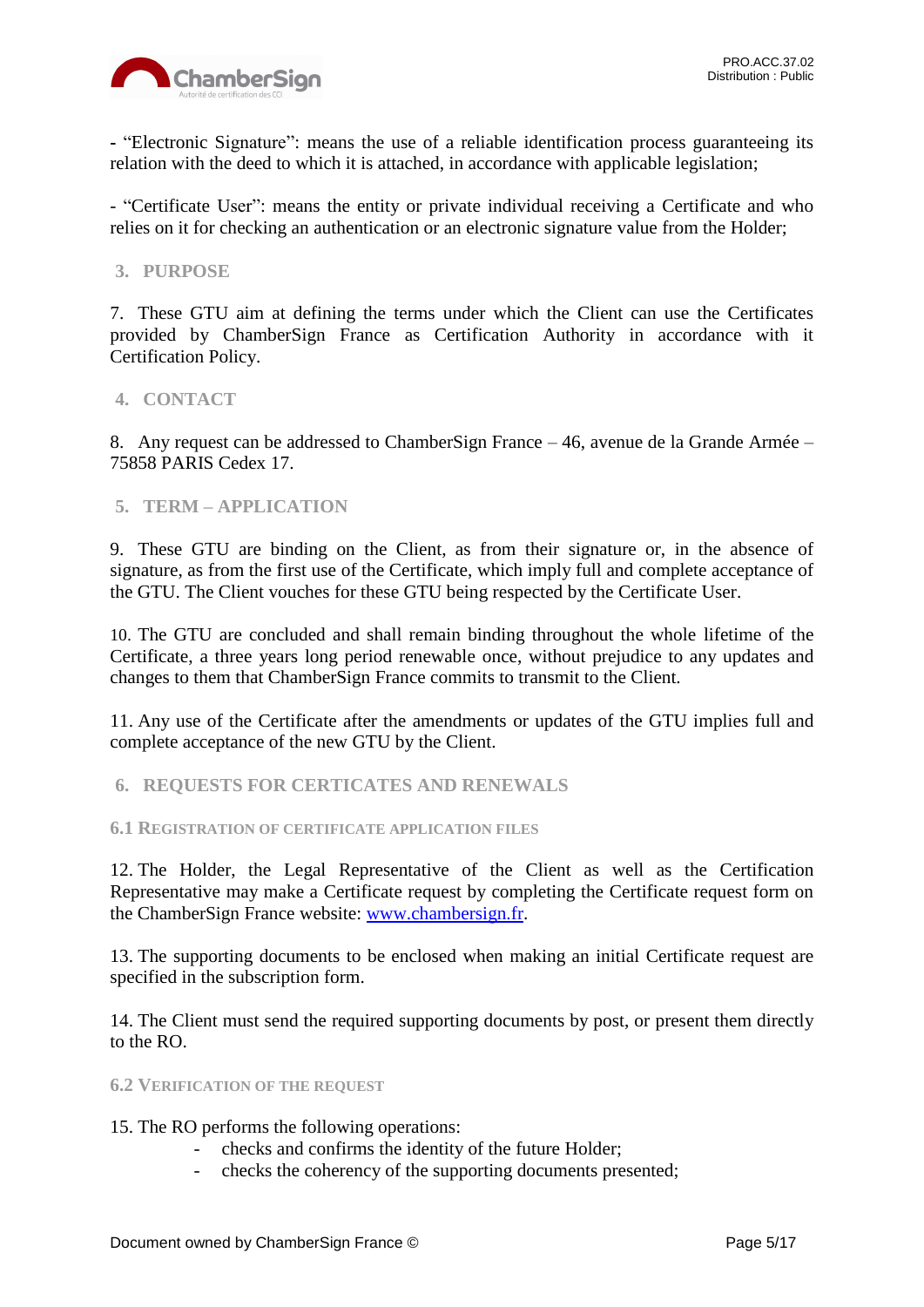

ensures that the future Holder is aware of the terms applicable for using the Certificate and of the GTU.

#### <span id="page-5-0"></span>**6.3 REJECTION OF THE REQUEST**

16. In the case of missing documents and after a reminder regarding the supply of these documents, the RO reserves the right to reject the certificate request.

17. It informs the Holder, the Certification Representative or the Legal Representative of the Client.

#### <span id="page-5-1"></span>**6.4 ISSUANCE OF THE CERTIFICATE**

18. After Authentication of the origin and verification of the integrity of the request sent by the RO, ChamberSign France generates the Certificate, the Holder's Key Pair, his/her authentication and signature mechanism , the activation codes and every element needed to a proper functioning of the Certificate.

19. The availability of the Certificates issued by ChamberSign France after the registration process gives rise to the issue of an availability notice via email sent to the Holder who should follow the instructions set out in the said message in order to withdraw them.

20. ChamberSign France reserves the right to abandon the Certificate issuance process if the Holder has not withdrawn his/her Certificate 2 months after the said message.

## <span id="page-5-2"></span>**6.5 ACCEPTANCE OF THE CERTIFICATE**

21. Following its withdrawal, the Holder must test his/her Certificate by using the service provided for this purpose on the ChamberSign France website.

22. The Holder is required to inform ChamberSign France of any inaccuracy or fault in the Certificate within seven business days following the collection of the Certificate, in order for the latter to be revoked and a new one provided.

23. After the expiration of the aforementioned period, the holder deemed to have tested and accepted his/her certificate from its first use.

#### <span id="page-5-3"></span>**6.6 ASSISTANCE**

24. In order to assist the Holder, a telephone assistance or hot line is available on 08 92 23 02 52 (0.34 Euros incl. taxes per minute in Metropolitan France only) from 9a.m. to noon and from 2p.m. to 5p.m., on business days.

25. A tutorial and a FAQ section are available on the ChamberSign France website at the following address: [http://www.chambersign.fr.](http://www.chambersign.fr/)

#### <span id="page-5-4"></span>**6.7 RENEWAL**

26. The renewal of an expired Certificate necessitates that all supporting documents that are no longer valid or that have been modified shall be provided again in accordance with the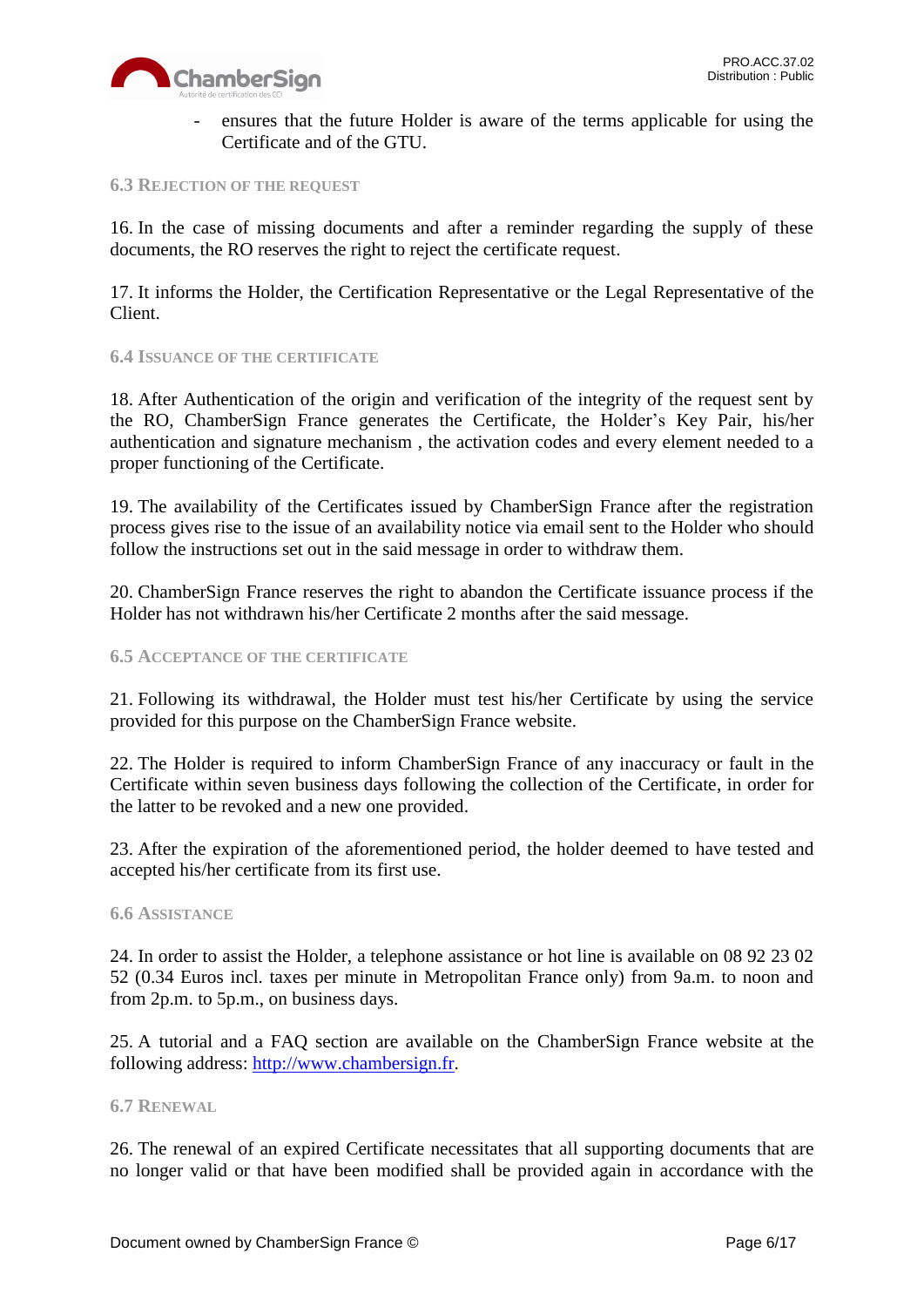

subscription form. All Holders are warned by email of the upcoming expiry of their Certificate. If he wishes to renew it, the Holder sends a renewal requests on the ChamberSign France website before the expiration date.

27. The renewal of a Certificate implies the renewal of the corresponding Key Pair and the modification of the validity dates but not of the other information, which shall remain identical to the previous Certificate.

## <span id="page-6-0"></span>**6.8 AMENDMENT OF THE CERTIFICATE**

28. The amendment of a Certificate corresponds to changes in information without changing the Public Key. **ChamberSign France does not make any amendment to a Certificate**.

29. In the case of a change in the information contained in the Certificate, the Certificate will be revoked and a new Certificate request must be made, in accordance with the terms and conditions set the GTU.

## <span id="page-6-1"></span>**6.9 LOST PASSWORD**

30. The password required to use the Certificate by the Holder is not registered to any base and is known only by the Holder. Therefore, in case of loss of password, ChamberSign will not be able to recover it and the certificate will be revoked. A new Certificate request will then be made on the terms defined by the GTU

## <span id="page-6-2"></span>**7. CONDITIONS FOR USING CERTIFICATES AND RESTRICTIONS**

31. The use of the Holder's Private Key and of the Certificate must remain strictly limited to Authentication and electronic signature services.

32. The Certificates must not be used for personal purposes.

## <span id="page-6-3"></span>**8. CERTIFICATE VERIFICATION PROCEDURE**

33. ChamberSign France undertakes to provide, 24h/24 a consultancy service on its [www.chambersign.fr](http://www.chambersign.fr/) website enabling to check the validity of the Certificates it has issued.

34. The information made available by ChamberSign to the Certificate User will enable the latter to check and validate the status of a Certificate and of all of the corresponding Certification chain.

## <span id="page-6-4"></span>**9. REVOCATION OF THE CERTIFICATE**

35. A certificate may be revoked by ChamberSign for the following reasons:

- amendment in information contained in the Certificate;
- inaccurate information provided in the registration file;
- lack of payment of the price of the Certificate by the Client;
- possible or proved compromise of the Holder's Private Key;
- lack of respect by the Holder of the rules for using the Certificate;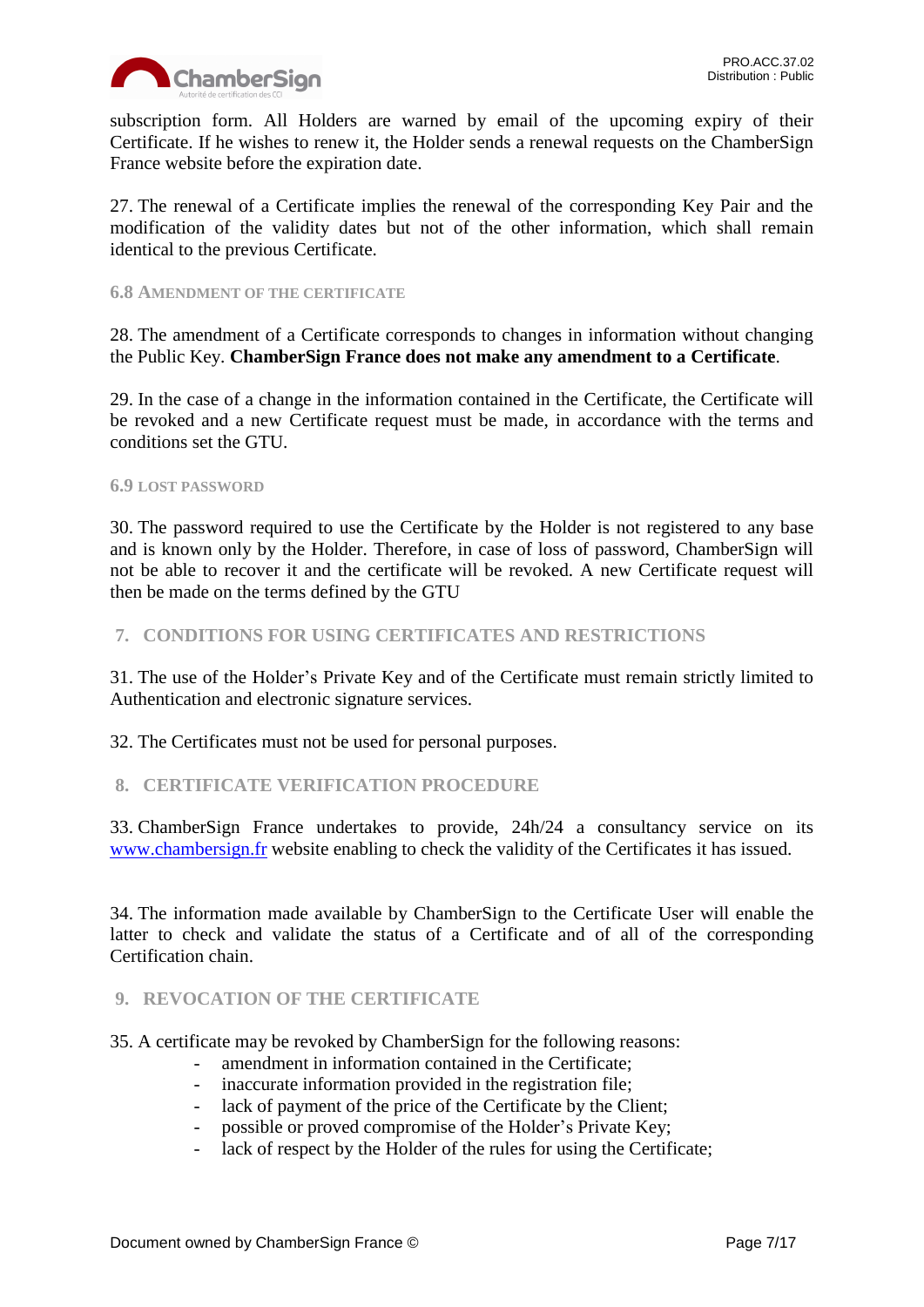

- lack of respect by the Holder and/or the Client of ChamberSign France's CP obligations;
- performance of fraudulent operations;
- termination of the subscription;
- request for revocation of the Certificate by the Client;
- end of the Holder's office or employment with the Client, for whatever reason : death, resignation, etc;
- Loss or forgotten of the password;
- cessation of the Client's activity.

36. Request to revoke the Certificate may be made at any time by registered letter with confirmation of receipt sent to the RO, or online from the following website: [www.chambersign.fr.](http://www.chambersign.fr/)

37. The revocation request may be made by the following persons:

- the Legal Representative of the Client;
- the Holder;
- the Certification Representative
- ChamberSign France.

38. The revocation request shall undergo a verification procedure regarding the person making the request and their authority in relation to the Certificate.

39. The Holder receives confirmation of this revocation, by email.

40. The Holder acknowledges and accepts that he will bear all responsibility for any use of the Certificate after having become aware of the occurrence of any of the above-mentioned events, without prejudice to any legal action for liability that ChamberSign France reserves the right to instigate against the Holder.

## <span id="page-7-0"></span>**10. CHAMBERSIGN'S OBLIGATIONS**

41. ChamberSign France allocates an OID to its CP which is included in the corresponding Certificates that it undertakes to have evolved in the case of evolution in its CP.

42. ChamberSign France undertakes to perform the certification services in accordance with the terms and conditions and subject to the restrictions of these GTU.

43. ChamberSign France undertakes to show the Users of its Certificates, upon request, that it has issued a Certificate for a given Holder and that this Holder has accepted the Certificate.

44. It undertakes to endeavour to create and issue Certificates that contain information deemed as accurate.

45. For this, ChamberSign France undertakes to ensure that the Certificate application file is complete, and that the documents provided apparently comply.

46. It undertakes to ensure that the Certificate is delivered to the Holder within a period of 48 hours as from receipt of a full file by the RO.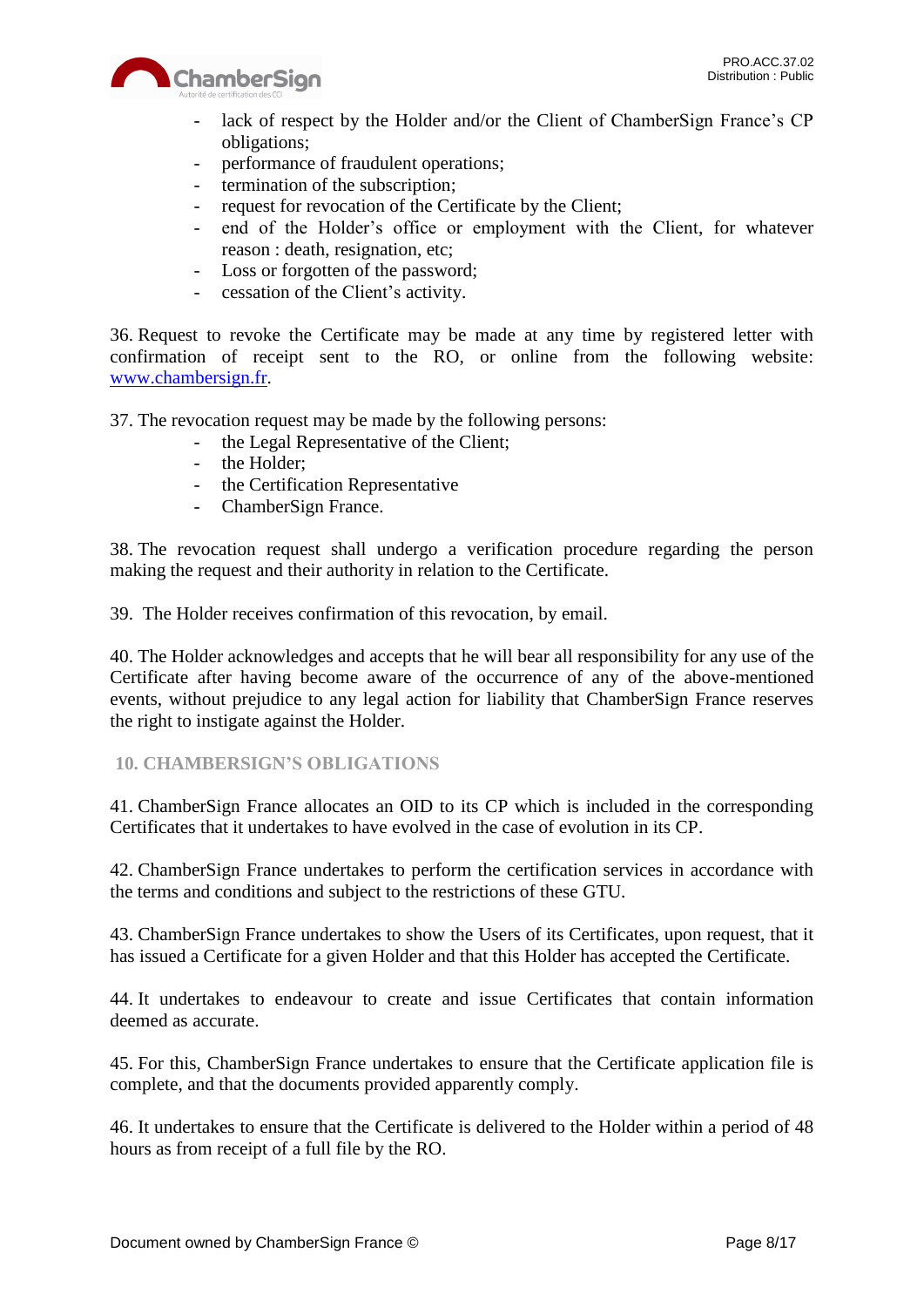

47. It undertakes to establish, by issuing a Certificate, a link between the identity of a person and the information contained in the said Certificate.

48. Should the Client's Legal Representative use the services of an assignee, the RO undertakes to inspect the assignee's identity and to check the existence of an authorisation signed between the Client's Legal Representative and the assignee.

49. The assignee shall be responsible for the validity of the mandate granted by the Client or its Legal Representative and undertakes to give the RO a declaration to that effect.

50. ChamberSign France takes all reasonable steps to ensure that the Holders are aware of their rights and obligations regarding the use and management of the keys, the Certificates and the equipment and software used for the purpose of the KMI.

51. ChamberSign France takes all necessary measures in order to cover its liability related to its operations and/or activities and possesses the financial stability and resources required for working in compliance with the CP.

52. ChamberSign France has a general obligation of surveillance as regards the security and integrity of the Certificates issued by it or one of its components.

53. ChamberSign France undertakes to ensure the proper functioning of the Certificates that it issues.

## <span id="page-8-0"></span>**11. CLIENT'S OBLIGATIONS**

54. The Client and its Legal Representative undertake to respect the provisions of the GTU.

55. The Client and its Legal Representative are liable for managing the Certificates issued to their employees, assignees or agents in the scope of the subscription contract, and vouches that every Certificate Holder shall comply with the provisions of the GTU and that no fraud or failure will be committed. In this respect, the Client and its Legal Representative notably ensure that the Holder shall:

- Not make any personal use of the Certificates;
- Not communicate information relative to the creation or modification of the Certificate during the lifetime of the Certificate;
- Respect the revocation procedure as set forth in article 8;
- Keep secret and in a secure manner the confidential data and the Certificate and particularly its password.

56. The Client and its Legal Representative undertake to provide all useful, accurate and updated information for creating and managing the certificates.

57. The Client and its Legal Representative undertake to inform the related RO with any amendments regarding the information contained in the Certificate, by letter with the supporting documents required, within 30 days from their occurrence. Otherwise, ChamberSign France reserves the right, once the period has passed, to revoke the Certificate (or rescind the subscription).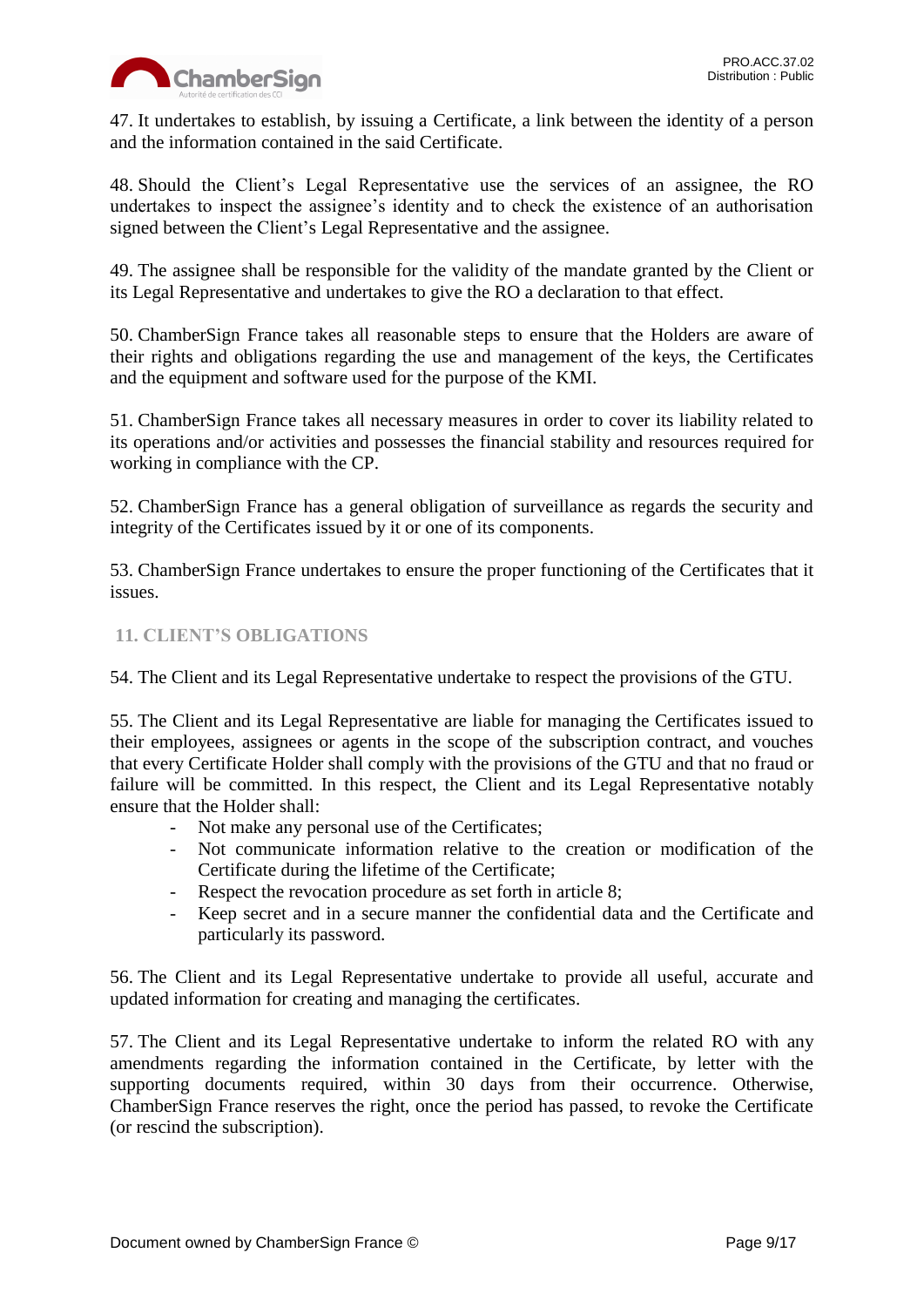

58. The Client and its Legal Representative vouch for the accuracy of the information provided and the comprehensiveness of the supporting documents required for the registration of the Certificate.

59. The Client and its Legal Representative acknowledge and accept that the information provided in this respect is kept and used by ChamberSign France in order to manage the Certificates in accordance with the conditions stipulated by law and in particular those regarding the protection of personal data.

60. The Client and its Legal Representative acknowledge being informed of the installation condition of the ChamberSign France Certificates. In particular, the Certificate is the subject of a tutorial available on the ChamberSign France website.

61. The Client and its Legal Representative shall choose equipment and software providing the necessary security for the installation and protection of the Certificates and material supports.

## <span id="page-9-0"></span>**12. HOLDER'S OBLIGATIONS**

62. The Holder commits to give any necessary, accurate and updated information for the creation and managing of Certificates for their duration.

63. The Holder vouches the accuracy of the given information and of the comprehensiveness of the supporting documents required for the registration of the Certificate.

64. He acknowledges and accepts that the information provided in this respect is kept and used by ChamberSign France in order to manage the Certificates in accordance with the conditions stipulated by law and in particular those regarding the protection of personal data.

65. The Holder informs ChamberSign France of any amendment regarding the information contained in his/her Certificate. In the case of a lack of prior information from the Holder to ChamberSign France, ChamberSign France's liability may not be engaged in case of discrepancies between the information and reality.

66. ChamberSign France reserves the possibility to perform random checks regarding the accuracy of the information contained in the Certificate.

67. The Holder commits to inform the related RO with any amendments regarding the information contained in the Certificate, by letter with the supporting documents required, within a period of 30 days as from their occurrence. Otherwise, ChamberSign France reserves the right, once the period has passed, to revoke the Certificate.

68. The Holder acknowledges that he/she has been informed of the conditions of installing the Certificates and of the tutorial available on the ChamberSign France website.

69. The Holder chooses equipment and software providing security in keeping with his/her needs for the installation and protection of the Certificates.

70. The Holder undertakes to respect the authorised uses of the Key Pairs and Certificates.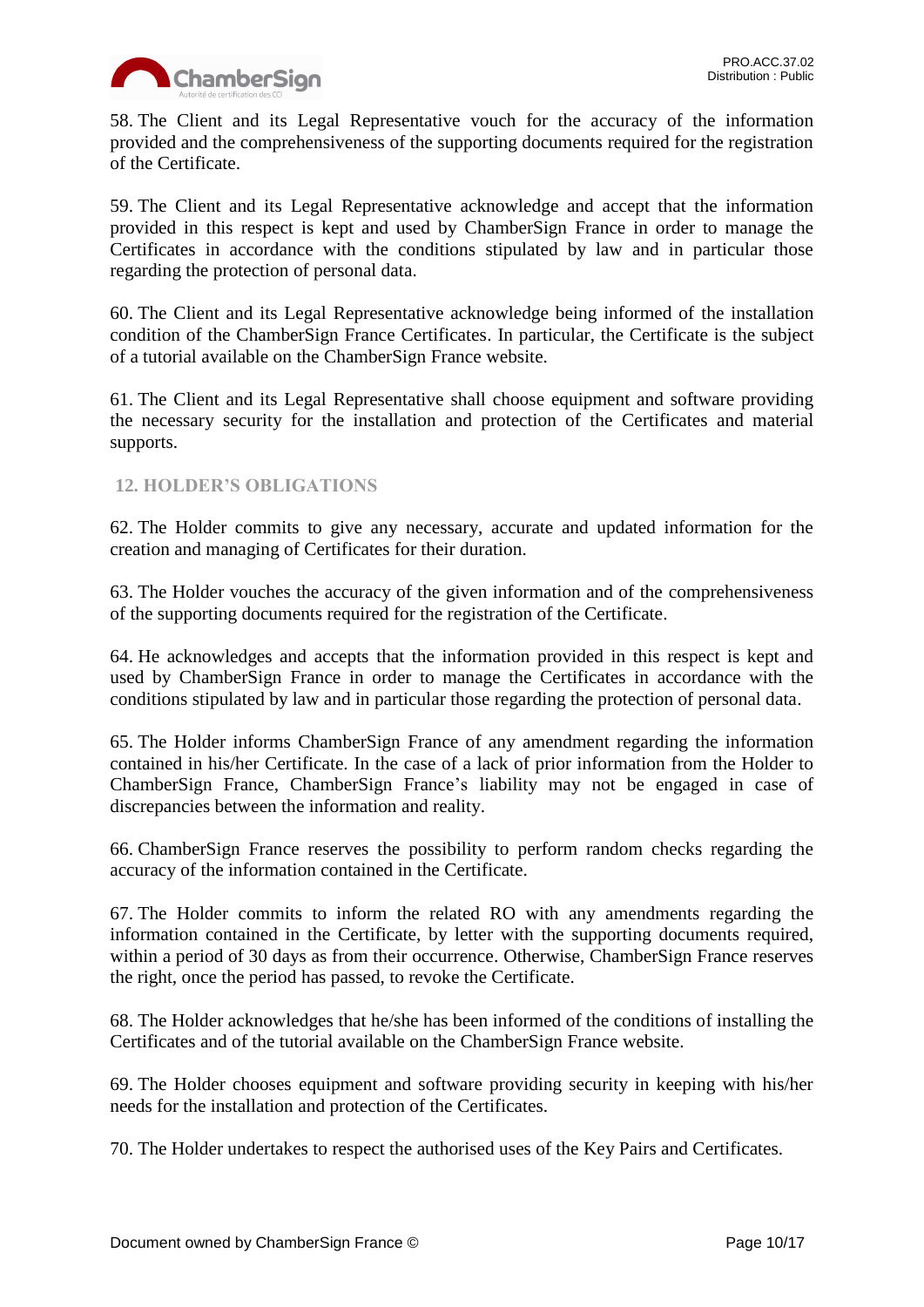

71. The Holder protects his/her Private Key by means that are adapted to his/her surroundings.

72. The Holder protects his/her activation data and, where appropriate, implements it.

73. The Holder protects the access to his/her Certificates base. In the case of a Certificate to the software formatthe Holder has to protect it with a strong password, that is to say, a password containing at least 8 characters with capital letters, numbers and special characters and protect this password. It is the responsibility of the Holder to make a backup of the software certificate, in order to ensure proper operation in the event of breakdown or change IT equipment. The backup is stored by the Holder in a secure location. In no event the liability of the Certification Authority can not be held due to the loss of the private key by the Holder.

74. The Holder respects the conditions of using his/her Private Key and the corresponding Certificate.

75. The Holder must make, immediately, a revocation request of his/her Certificate in the case of compromise or suspected compromise of his/her private key (or the activation data).

76. The Holder undertakes not to deliver the Certificate attributed to him/her or the protection codes of this Certificate.

77. The Holder is informed that the personal identity information may be used as elements of authentication during the revocation request.

<span id="page-10-0"></span>**13. OBLIGATIONS OF CERTIFICATE USERS**

78. The Certificate Users undertake to respect these GTU.

79. The Certificate Users check and respect the purpose for which a Certificate has been issued.

80. The Certificate Users check that the Certificate issued by ChamberSign France is referenced at the security level and for the level of trust required by the application.

81. When the Holder is not the Legal Representative of the Entity, the Certificate User must verify that the Holder has, at the date of the signing, the necessary powers to bind the Entity for the act in question.

82. For each of the Certificates of the certification chain, from the Holder's Certificate to the root certification authority, the users check the status of the certificate and in particular the digital signature of ChamberSign France, issuer of the Certificate in question, and inspect the validity of this Certificate.

83. The Certificate Users check and respect the obligations of the Certificate users set forth in the applicable CP.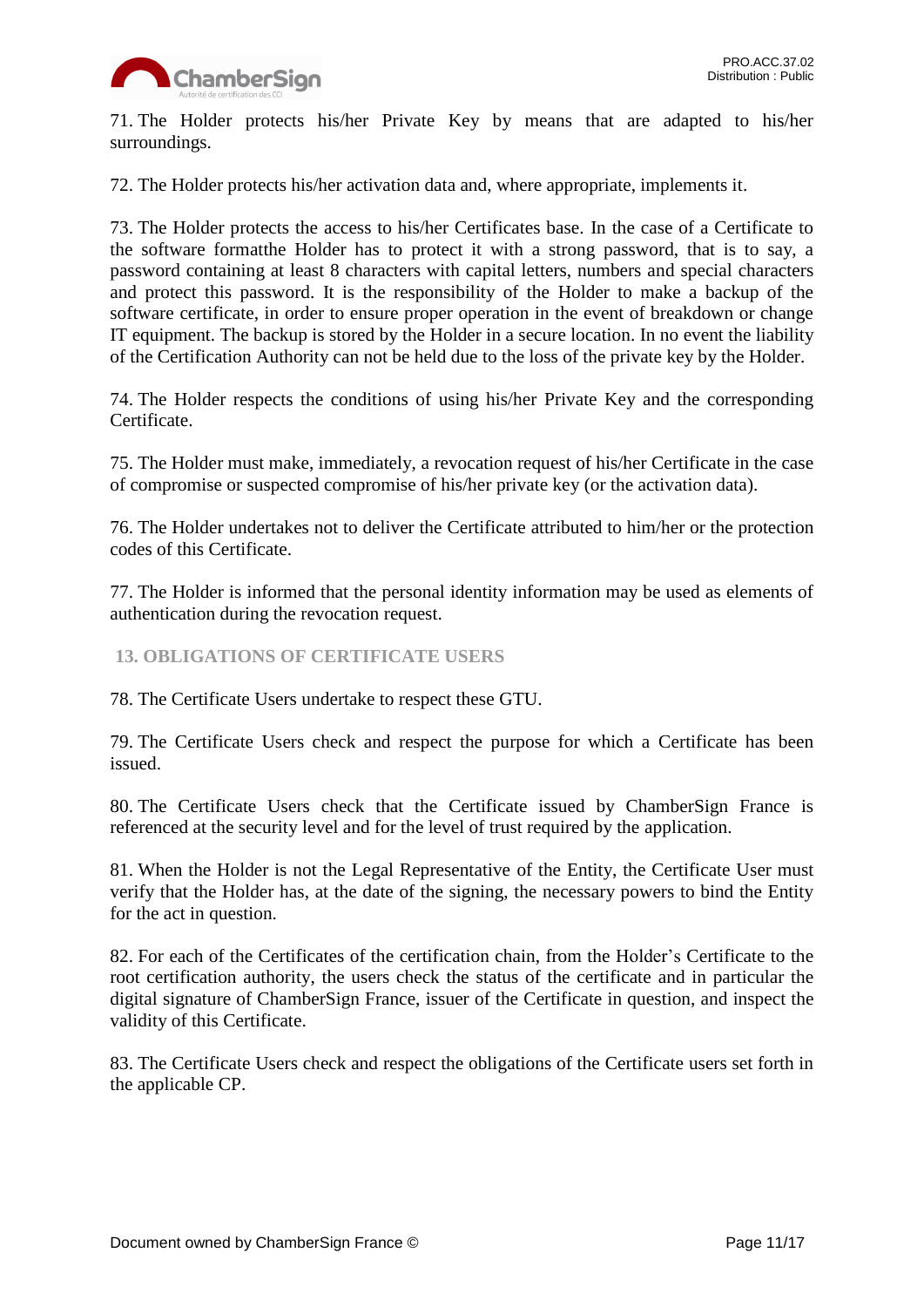

<span id="page-11-0"></span>**14. PRICE AND PAYMENT**

<span id="page-11-1"></span>**14.1. PRICE**

84. The price of the Certificates is assessed in accordance with the pricing conditions issued by ChamberSign France.

- 85. The following settlement means are accepted:
	- Cash card;
	- Bank transfer;
	- Order for payment;
	- Cheque.
- 86. No discount is granted in the case of early settlement.
- 87. ChamberSign France reserves will invoice bank fees to the Holder should the latter issue a bad cheque, along with any costs incurred due to a payment error by the Holder, or in case of a double payment
- 88. The price of the Certificate is settled upon receipt of the invoice which corresponds to the downloading of the certification or to the anniversary date, if the payment is made in instalments.
- 89. The Client acknowledges that the price of the Certificate is fully owed notwithstanding the Certificate early revocation, for whatever cause and even when the payment is made in instalments. The Client may consequently be obligated by way of court proceedings or by a judicial officer (bailiff) to pay any remaining amount.
- 90. As an exception to the above, the Client may request, on its Certificate request, to benefit from a payment by yearly instalment. In this case, the annual subscription fee is due at the Certificate anniversary date, as set forth in the subscription invoices, unless the Certificate has been revoked by the Client or the Holder before this date.
- 91. Payments are due on their due date even if the invoices issued by ChamberSign France do not mention a purchase order number or any other specific mention requested by the Client.
- 92. In the case of lack of settlement within the required period, an indemnity shall be owed, in accordance with article L 441-6 of the Code de Commerce, calculated on the basis of the interest rate applied by the European Central Bank to its most recent refinancing operation, increased by 10 percentage points, as well as a fixed indemnity for recovery costs of 40  $\epsilon$ .
- 93. These penalties will be applicable as from the day following the date stipulated for the settlement of the invoice and shall be payable without any reminder being required.
- 94. In the case of lack of settlement, the Certificate will be rightfully revoked without entitling any party to compensation or replacements.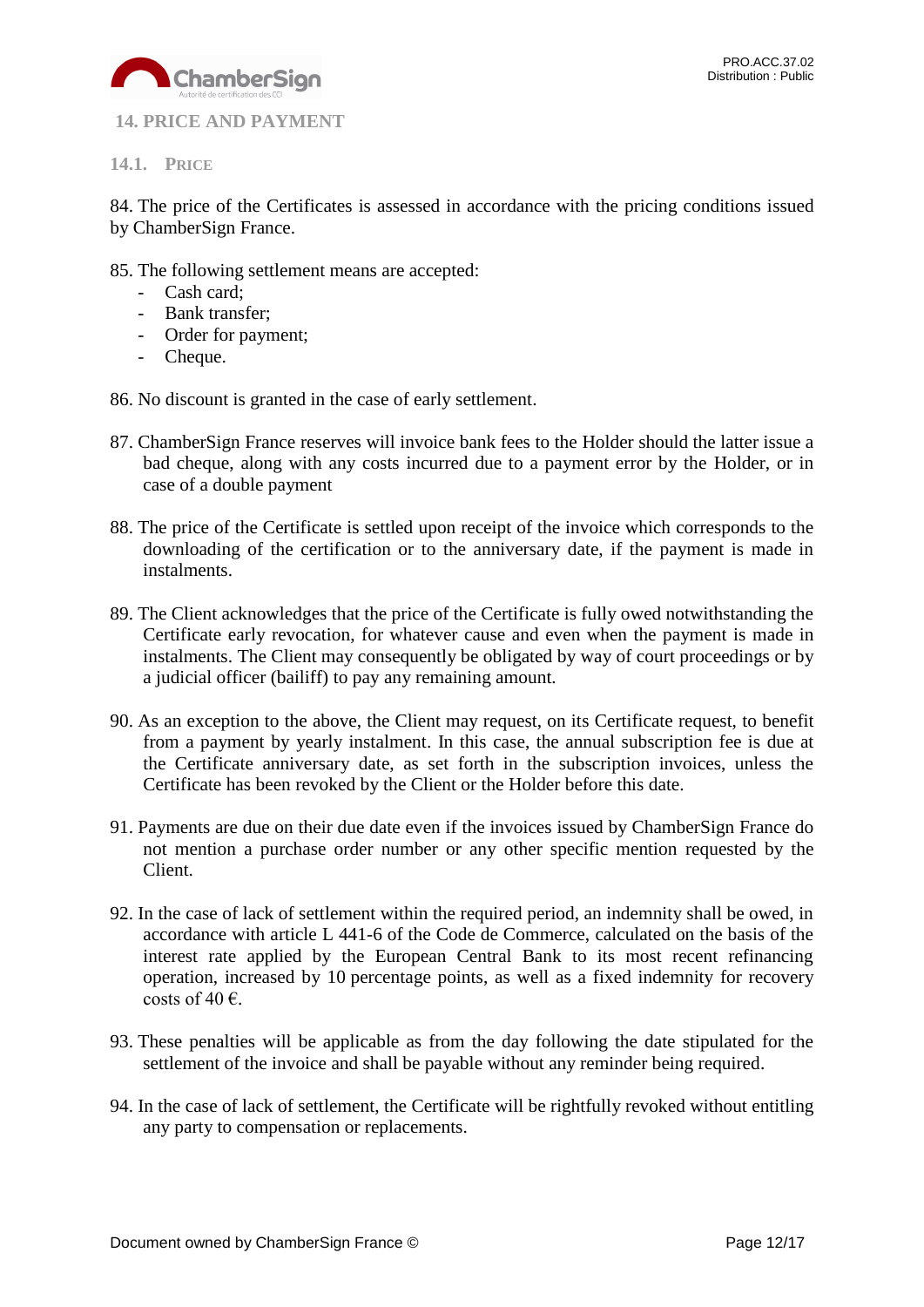

- <span id="page-12-0"></span>**14.2. INVOICING**
- 95. Original invoices are issued by ChamberSign France under electronic form and sent by email to the Holder or to any email address indicated to this purpose by the Holder during the Certificate request. The Holder and the Client commits to inform ChamberSign France of any email address modification.
- 96. No request to obtain a "paper" invoice will be honoured.
- 97. An invoice is issued for each individual Certificate, even when the Client has several Certificates. The issuance of a global invoice on the Client request will generate an extra cost of 40  $\epsilon$  exclusive of taxes plus 5  $\epsilon$  exclusive of taxes per Certificate (cancellation cost per each invoice).
- 98. The Client's registered name and address indicated on the Certificate request will be used to issue invoices. No changes to this information may be made on the invoices or on the Certicate. In the case of a change of the information in the Certificate, the Certificate will have to be revoked and a new Certificate request done, under the GTU conditions.

## <span id="page-12-1"></span>**15. LIABILITY**

- 99. ChamberSign France is liable for the compliance of its Certification Policy with the requirements issued by the Standard-CP.
- 100.ChamberSign France bears the cost of any damaging consequences as a result of failure by it or one of its components to respect its Certification Policy.
- 101.ChamberSign France acknowledges that its liability is incurred in the case of fault or negligence, by itself or one of its components, of any kind and seriousness whatsoever, which may lead to Holders' personal data being read, altered or misused for fraudulent purposes, whether this data is contained or in transit in the ChamberSign France Certificate management applications.
- 102.It is responsible for maintaining the level of security of the technical infrastructure that it uses for providing its services.
- 103.ChamberSign France may not be held liable for the prejudice caused by a use of the Certificate that exceeds the limits of the authorised use.
- 104.ChamberSign France's liability may not be incurred in the case of inaccurate information due to false declarations, false documents or the absence of information on amendments occurring in the situation of the Client, the Holder, or the Legal Representative or the Certification Representative upon creating the Certificate or during its validity period, whether such false declaration, false document or omission is intentional or not.
- 105.ChamberSign France does not make any commitment, or take on any liability as regards the consequences of delays in transmission, alteration, errors or losses of any electronic message, letter or document authenticated or signed.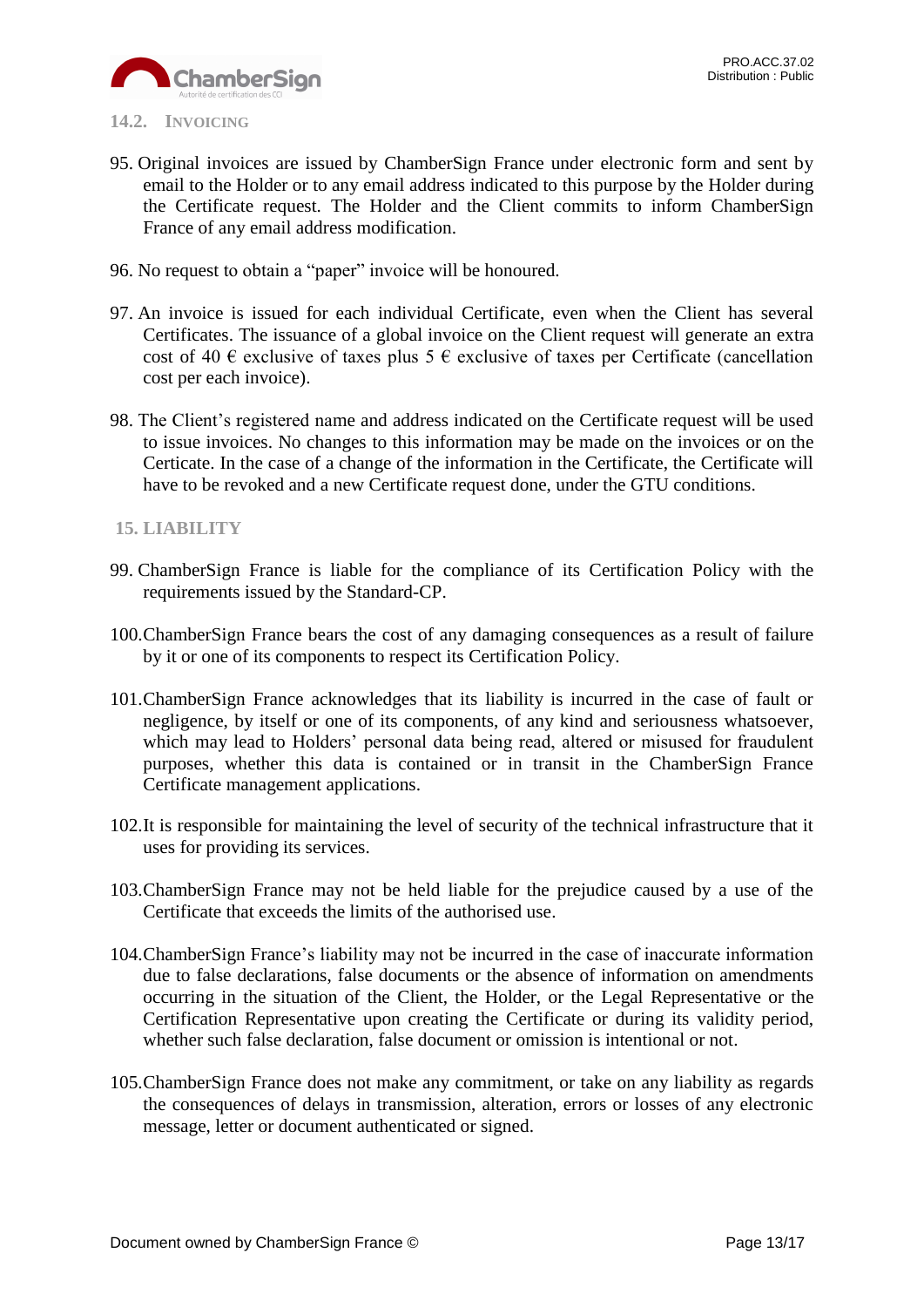

- 106.ChamberSign France may not be held liable for any content of the messages authenticated using its Certificates, the Client and the Holder being exclusively responsible to third party for the content of such messages.
- 107.Without prejudice to the section entitled "Insurance", ChamberSign France may not, under any circumstances, be held liable for any consequential damage such as, for example, any financial or commercial prejudice, or loss of profits or business, caused by or resulting from the subscription or related to the use of the Certificates issued by ChamberSign France.
- 108.It does not take on any commitment or liability regarding the use of a Certificate that does not comply with these GTU, in particular as regards the inspection procedures on the validity of the Certificate during a transaction.
- 109.Furthermore, ChamberSign France may not be held liable for phenomena related to the normal wear and tear of computing media, and in particular the deterioration of the information held on the said media due to the influence of magnetic fields.
- 110.ChamberSign France may not be held liable for damage related in particular to an interruption or fault in the services and applications of the Certificate User.
- 111.ChamberSign France may not be held liable for the use of the Private Key of the Holder, who has personal liability for it. Any damage related to the Compromise of the Private Key is borne by the Legal Representative.
- 112.ChamberSign France may not be held liable for any illegal use of the Certificate when the Client, Legal Representative, Certification Representative or Holder have not made a revocation request in accordance with these GTU.
- <span id="page-13-0"></span>**16. INSURANCE**
- 113.ChamberSign France has taken out an insurance policy through Gras Savoye, insurance broker, covering the consequences of its professional civil third-party liability, for all physical, material and consequential damage resulting from its activity.
- 114.Regarding a software Certificate, the Holder will not be entitled to the replacement of lost Certificate, or stolen according to the terms of the insurance policy taken out by ChamberSign France

## <span id="page-13-1"></span>**17. CONFIDENTIALITY**

- 115.All information and all data provided by the parties, in writing or verbally shall be considered as confidential.
- 116.The parties undertake to: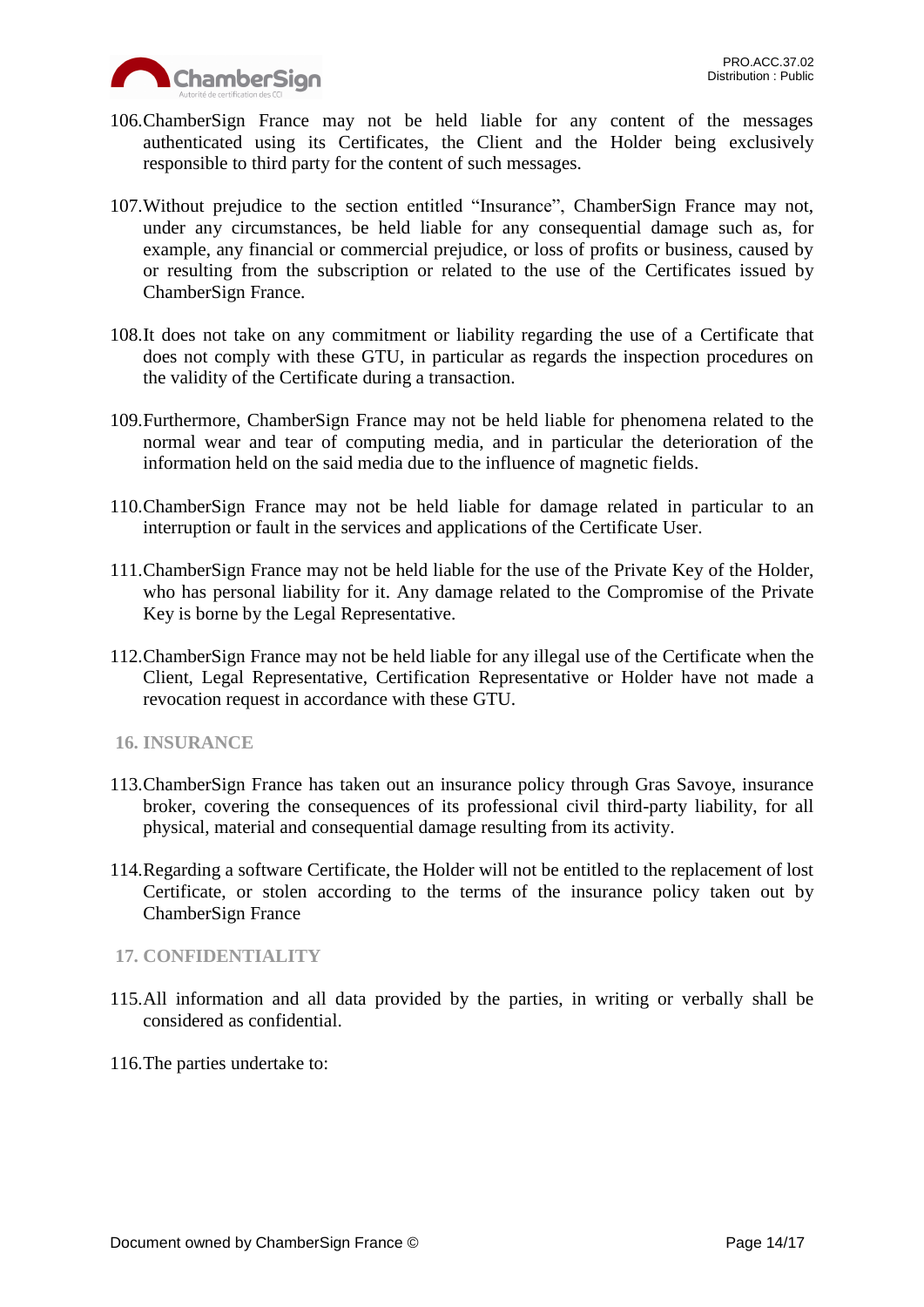

- treat the confidential information with the same level of protection as they apply to their own confidential information of the same importance;
- keep the information confidential and ensure that it is not revealed or likely to be revealed either directly or indirectly to any third party;
- avoid the confidential information being either copied, reproduced, duplicated, in part or in whole, when such copies, reproductions or duplications are not directly related to the performance of these general terms.

## <span id="page-14-0"></span>**18. INTELLECTUAL PROPERTY**

- 117.The parties declare and guarantee that they have free disposal of the trademarks, names, corporate names and other distinctive signs to be used in relation to these general terms.
- 118.With the exception of the use of the Certificates as stated in the GTU, the Client and the Holder shall not present or use trademarks, logos, files or any other intellectual property rights belonging to ChamberSign France without its prior, explicit and written authorization.

## <span id="page-14-1"></span>**19. PERSONAL DATA**

- 119.The personal data collated by ChamberSign France for the purpose of issuing and keeping the Certificates will only be processed for the purpose for which they have been collated.
- 120.ChamberSign France represents and warrants that the collection of personal data in relation to these general terms and the processing for which it is responsible is performed in accordance with the terms of law no. 78-17 of  $6<sup>th</sup>$  January 1978 regarding IT, files and freedom.
- 121.In particular, ChamberSign France deals personally with the observation in relation to the persons involved in the collation and processing of personal data of the information specified in article 32 of the law of  $6<sup>th</sup>$  January 1978.
- 122.ChamberSign France ensures the confidentiality and security of the data collated in relation to these general terms.
- 123.However, this data may be provided to the technical operator of ChamberSign France, which respects the same confidentiality policy as ChamberSign France.
- 124.The Legal Representative, the Certification Representative and the Holder may write to ChamberSign France, at the following address: ChamberSign France - 46 avenue de la Grande Armée - 75858 PARIS Cedex 17, in order to use their rights to access, question, oppose for legitimate grounds, and rectify the information about them and being processed by ChamberSign France, in accordance with the conditions set out by the law of  $6^{\text{th}}$  January 1978.

## <span id="page-14-2"></span>**20. TERMINATION OF THE SUBSCRIPTION**

125.The Client may terminate the subscription at any time, without reason.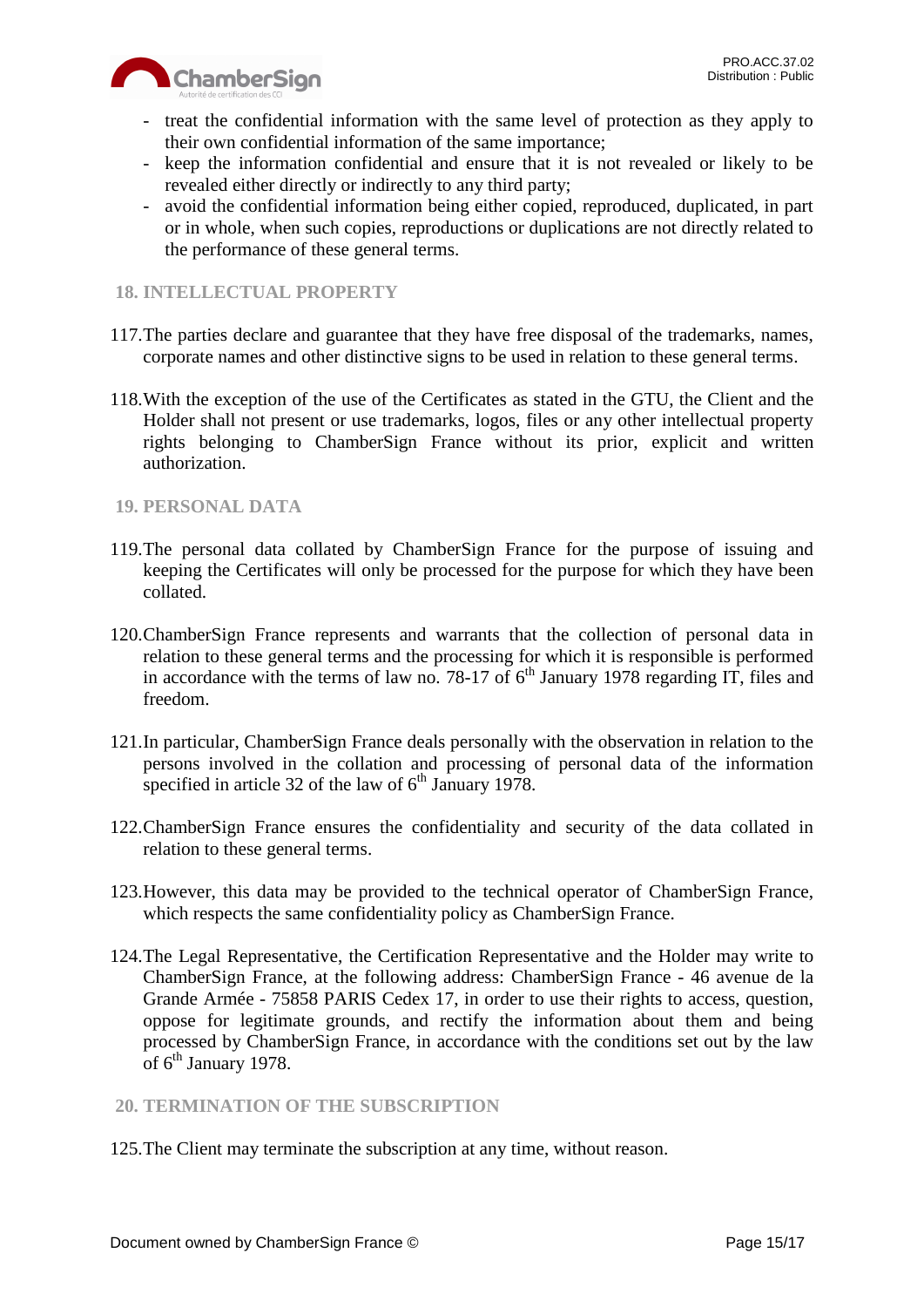

- 126.In this case, the latter may not claim the reimbursement of the amounts already paid in relation to the subscription for ChamberSign France's Certification service.
- 127.ChamberSign France may terminate the subscription in advance if the Legal Representative or the Holder does not respect the contractual obligations incumbent upon them, after formal notice remaining unanswered after 30 days.
- 128.The subscription is terminated automatically:
	- in the case of expiry of all of the Certificates that have not been renewed;
	- in the case of revocation of the Certificates;
	- in the case of lack of payment of the price of the subscription.
- 129.If, after revocation, ChamberSign France receives a new certificate request from the same person, a new file shall be created and the GTU should be signed again.
- 130.In the case of termination occurring before the end of the validity period related to the Certificate, for reasons not attributable to ChamberSign France, the price paid by the Client shall remain acquired by ChamberSign France.
- <span id="page-15-0"></span>**21. CONSERVATION**
- 131.ChamberSign France shall keep the documents regarding the proof of the Holders' identification inspection for the periods stipulated in the Certification Policy.
- 132.The logbooks shall be kept on site for a period of 30 days. After being generated, they shall be archived and kept for five years.
- 133.The registration files are archived for a period of 11 years from the Certification issuance. If the Client request a copy of the registration file, the related cost shall be charged to the Client.
- 134.The Certificates and the CRLs are archived for a period of 5 years.
- 135.If the Client wishes the registration file, the Certificates or the CRLs to be archived for a longer period, he shall do it on its own and bear the relevant costs.
- <span id="page-15-1"></span>**22. NULLITY**
- 136.Should one or several clauses of these GTU be deemed as null and void or declared as such by a law, regulation or further to a final ruling from a jurisdiction, the other clauses shall maintain their full validity except in the case of characteristics that are inseparable from the disputed clause.
- <span id="page-15-2"></span>**23. ENTIRE AGREEMENT**
- 137.The parties acknowledge that the GTU, subscription form, pricing list and Certification Policy of ChamberSign France and any contractual document regarding the issuance and management of the Certificates constitute the whole of the agreement.